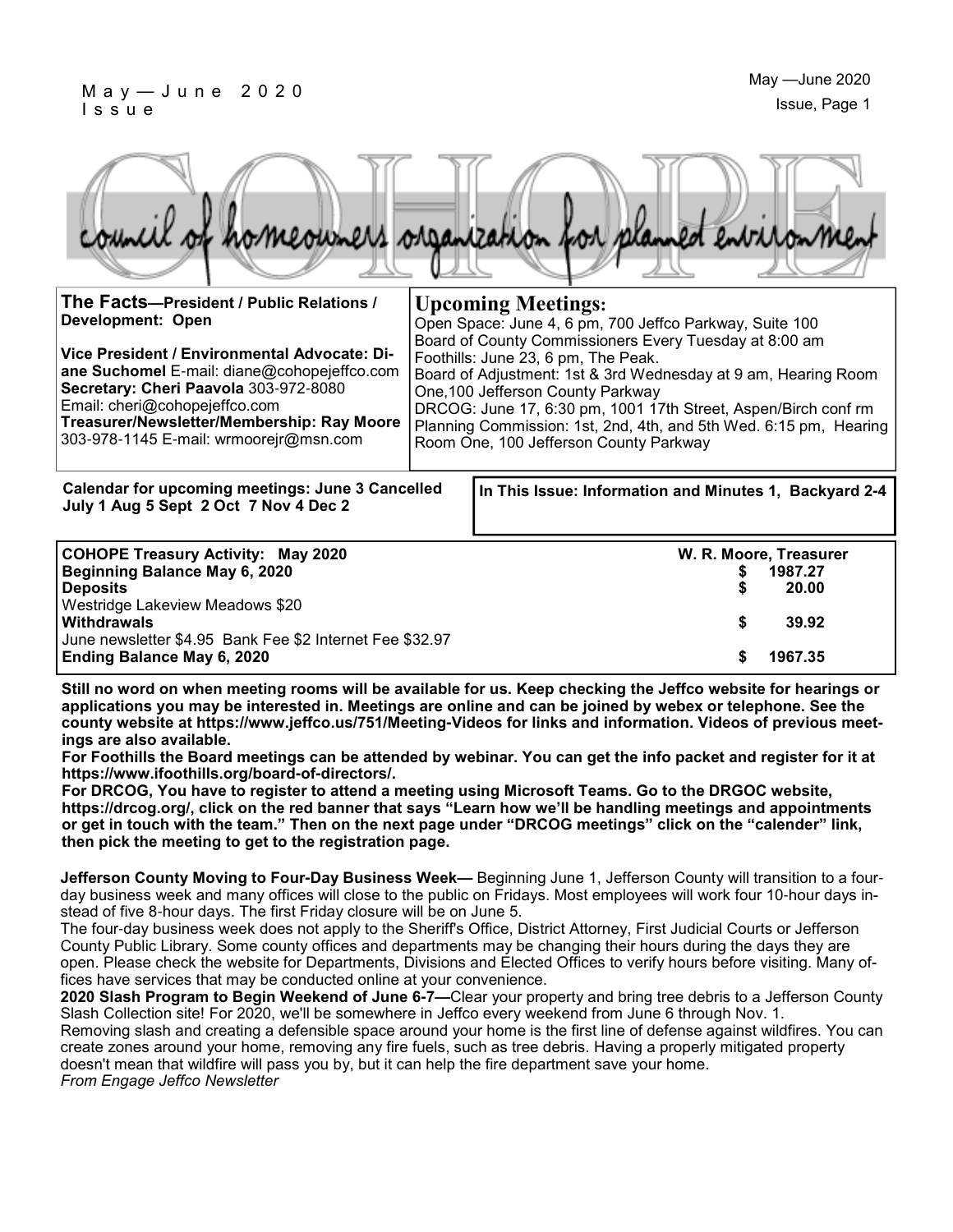# **THE BACKYARD**

## Columbine Hills News

**President's Corner** — WOW When I wrote this article for last month's newsletter, I had no idea how much things would change. I don't think we had any idea what was coming. I'd heard of Corona virus from another lifetime when I was an EMT and deep cleaned the ambulance at the beginning of every shift and surface cleaning after each run. I was familiar with using PPE – but WOW!

Everyone is involved. My wife and I both are employed still, but at reduced hours and I'm very grateful for what we have. I'm guessing the word of the year is going to be "Virtual" or possibly "Social Distancing". I'm amazed how this virus has changed our country in all areas. I am encouraged by many of you who volunteer to help our neighbors with shopping and providing masks. Since we've had more time at home, let's use this time to trim shrubs and trees from sidewalks and intersections if you happen to live on a corner property. I want to go a bit more into detail on that. The county regulations ask us to keep all shrubs below a height of 42 inches measured from the street level and trees trimmed above 8ft again from the street level. If you live on the intersection of a minor street those dimensions need to be back 25 ft from the intersection. If your property joins a "collector street" that clearance must be open 40 feet from the corner. As my wife and I take our evening walks we notice that sidewalks are partially blocked by shrubs making it very difficult for our neighbors to navigate their wheel chairs and strollers etc. on the sidewalks. PLEASE get out there in the next few weeks and clear those up for the benefit of our neighbors as they use the walks.

For those who need assistance around their property and are not able to accomplish things on their own – keep in mind the Neighbor Helping Neighbor form at the back of each newsletter. We have a crew of folks ready to pitch in and lend their skill and strong backs. Please take advantage of this free service. Our yearly membership drive is still underway; please consider being a supporting part of Columbine Hills Civic Assocation. Be the kind of neighbor you wish you had – howl on.—*Randy Montgomery, CHCA president rnmontgomery@att.net*

*From* **March CHCA Meeting 2020** (ZOOM Meeting) Meeting called to order by President at 6:59 p.m. Officers present Randy Board members present Jodi, Nick, Kelly, Jenn, Steve, Michelle, Don, Galen and David Treasures report presented by Galen Seconded by Randy

**New Business:** Payment to CoHope, CoHope: Talks of new Warren Tech campus at Dakota Ridge, Vote for CHCA to add funds towards community garden, Update on PayPal and mail-in CHCA memberships, Might have April's CHCA meeting by ZOOM due to Corona, Virus

**Old Business:** Easter Egg Hunt canceled in April due to Corona Virus, Movement of community banner for memberships, Update on community garden at St. Phillips Church, Update on Garbage Day for CHCA. Will this continue because of Corona Virus?

Meeting adjourned at 7:21 p.m.

## **Columbine Knolls South II Review**

*From* **President's Letter—** I hope that you and your families are safe here in the CKSII community and wherever they are located. These are certainly unpresented times. I'm writing this edition of the President's Corner a few days before the April 14 monthly HOA meeting and things have certainly changed since my April posting. For the first time that I am aware of, we'll be holding the April 14th meeting virtually instead of holding our typical physical meeting at Coronado Elementary. With the school closed and the social distancing measure in place it only makes sense to go the virtual route at this time. While it's disappointing that we won't be able to meet face-to-face, I'm also curious and excited to try the virtual format. I will report back to you on how the virtual format worked. Hopefully, we'll be able to hold the July meeting in person. Again, I'll keep you posted.

**Community Events** Unfortunately, the Rolling Into Summer (Car show and bike parade) set for Sunday 6/7/20 has been postponed due to the Covid-19 situation. Amy Kowalski and Jennifer Blake hope to reschedule this event for later this summer/early fall. Please check upcoming newsletters and our website (www.cksii.org) for further information.

The CKSII Landscape Committee typically holds their cleanup of our S. Yukon and Chatfield Ave. entrance in May. We are still trying to navigate the social distancing piece to try to make this event happen. This effort usually takes us less than 2 hours and it's a great way to get to know folks in our community (albeit, from a distance this year). Please contact Stephanie Haberkorn (stephanie\_haberkorn@yahoo.com) if you would like to help.

The community Garage Sale set for the end of June is still being considered, but Jennifer Blake (the sponsor and lead for this event) is holding off on any current postings until we see how things unfold. Hopefully things will be back to normal by then.

**Community Projects—** Covenant Controlled Signage: New signs have been replaced at several of the community entrances. This project is now complete. Park Light Initiative: The installation of the park light on Foothills Parks & Recreation (FP&R) property near Nichols and Ammons streets is currently on hold at the discretion of FP&R. Elizabeth Nelson-Hulse continues to work with FP&R on this initiative. Elizabeth writes "Due to the Covid-19 pandemic Foothills Park and Rec cannot know whether they can move forward with the 2020 budget or if this will have to wait for the 2021 budget. We decided it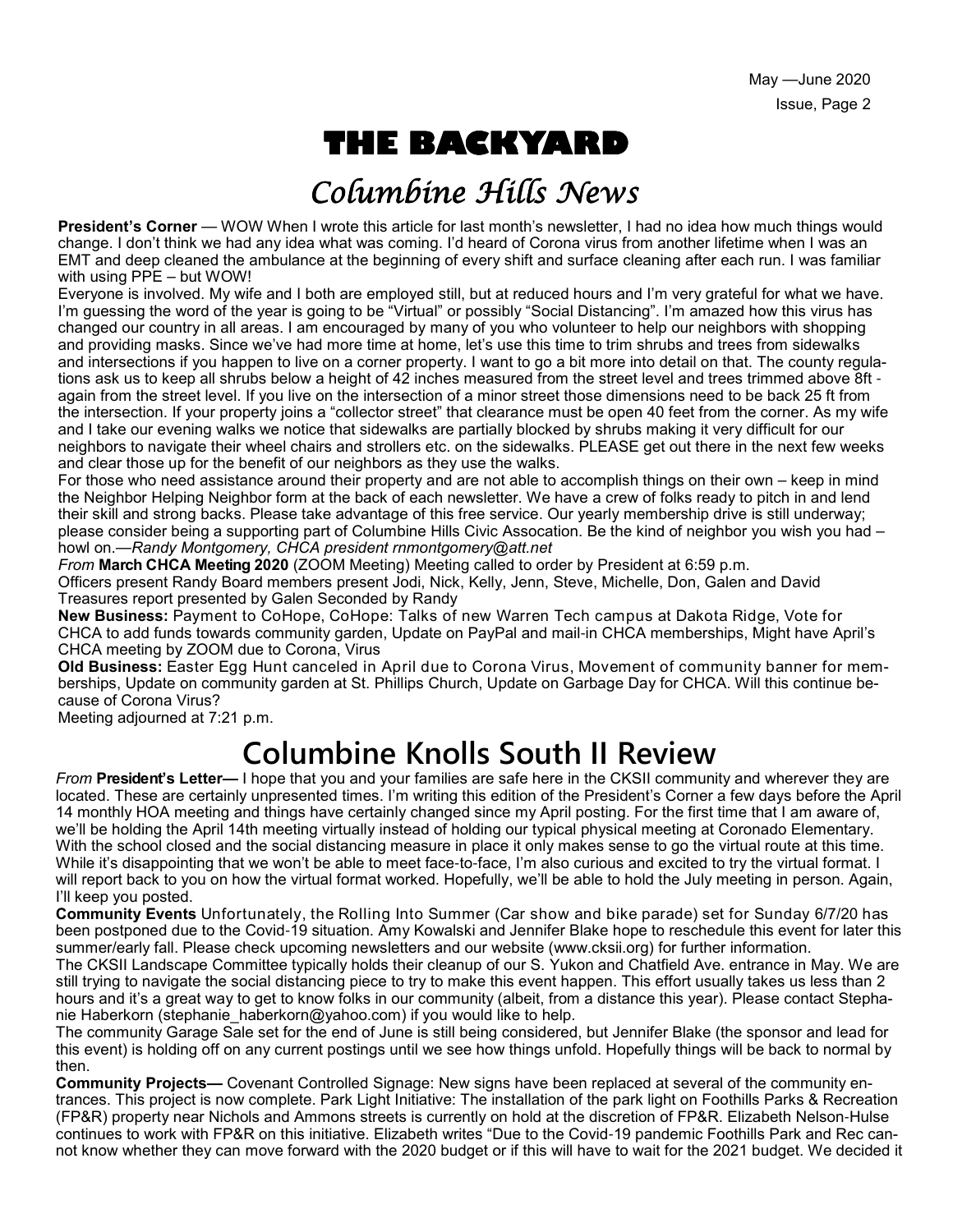May —June 2020

would be a good idea to touch base in May. The biggest factor would be to get the economy stimulated again and for Foothills to begin to generate funds from the community." As Elizabeth mentions, she'll contact our lead person at FP&R in May to get a feel for where things stand. I certainly appreciate Elizabeth's help to continue to spearhead this project on behalf of our community.

**Homeowners' Association Membership / Trash & Recycling Service** Just a friendly reminder that Association Membership is mandatory for Section 1 owners, who close on their home after January 9, 2009 and for Section 2 and 3 owners, who close on their home after March 23, 2015. Please see the "About CKSII HOA" How To Join The Homeowners' Association section of our website for more details. HOA membership is voluntary for those households that have been in their homes longer than the dates outlined above. The trash and recycling service is optional for all households regardless on how long you've lived in your home. The HOA-sponsored service is not available to households that are not HOA members.

That said, we had a few homeowners contact board members recently about a lack of trash and recycling pickup. Unfortunately, their issues related to neglecting to pay their annual membership dues with the trash service option. You can visit the HOA Trash Program portion of our website for more details. You can also visit the Membership Form page of our website to renew or become an HOA member. We feel the trash service is an excellent value and is based on the volume discount we negotiated with Waste Management. This service also includes the annual large item pickup at no additional charge.

As I conclude this posting, I've been amazed by how many new community members I've met from a safe distance on my walks around our streets and trails. I'm not sure this would have happened if not for the current situation we find ourselves in. I'll take that as a positive! I would also encourage you to check in and reach out to your neighbors. I've had neighbors that I know well and many that I barely know ask me if there's anything we need from the store. You can't help but find this sense of community the desire to lend a helping hand a positive outcome during this tough stretch. I encourage you to check in with your older neighbors and those that are more vulnerable and lend a hand where you can. We are all in this together! —*Tom Schicktanz, President CKSII HOA*

### Columbine West Civic Association Newsletter

*From* **A Moment With The Board** The CWCA chose to use Zoom for this months virtual meeting. Since we had been asked to 'shelter in place' the Board/Officers found a nice comfortable place within their own homes to come together and discuss the volunteer duties ahead of us this Summer. The meeting was easy to manage and we plan to meet this way again in May, due to the normal venue of the elementary school being closed. It has yet to be determined but the ZOOM meeting may be our preferred way to meet throughout the Summer, instead of the pool pavilion. The weather has been unpredictable at best, so having an alternative method could serve us well. Check out the article concerning the use of ZOOM each month. We have secured the venue and vendors for our summer Dumpster Day event. This year we are excited to partner with Boots on the Ground who will be collecting our metal recycling. We may see a larger amount of neighbors participating at the event due to the recent shelter in place that had many neighbors using the time to reorganize and clear out their spaces. As always we would love to have more hands to address the many concerns in and around Columbine West. If you would like to join the efforts drop us an email or attend a monthly meeting. If you have questions or any suggestion of ideas feel free to email CWCAtalk@gmail.com. Residents are encouraged to attend any monthly meeting the next one is May 12th, 7:00 p.m., Annual Elections meeting on ZOOM teleconference platform.

## The Leawood Rapporter

*From* **Leawood Metropolitan Recreation and Park District Minutes April 8, 2020** The meeting was called to order at 6:35 p.m. by President Kyle Sargent. Members present: Donna Snyder/ Treasurer, Linda Smith/Vice President, Debby Baker/Secretary, and Steve Wall/Special Projects.

**Treasurer's Report -** Donna presented the Treasurer's report. Invoices for the month include Denver Water, United Site Services, Waste Management, Xcel, doggie bag vendor, Weston, LCA (Quarterly Share of Rapporter) Rich Alarcon, Dave's invoice and reimbursement to petty cash.

**New Business –** Kyle noted that, much like during the 2008-09 recession, the district is likely to experience a decline in revenues this year and likely next due to the anticipated reduction in property and ownership tax receipts.

**Old Business – Weaver Park play area –** Installation continues, with work remaining on the retaining wall, levelling and filling with engineered wood fiber, and reinstallation of the old swing. Given that there are some outstanding items and items that had to be adjusted resulting in cost differences, the board agreed to hold payment until work is complete. **2020 Elections –** One of the three persons that had self-nominated to seek an elected position on the board withdrew their nomination. This means that are only two self-nominated candidates resulting in the same number of candidates as there are open positions. Given this, the Board adopted a resolution to cancel the election scheduled to be held on May 5th, 2020, in accordance with C.R.S. 1-13.5-513(1), and to order that the open positions be filled. Linda moved that the Resolution be approved, Debby seconded, and the motion passed unanimously. Donna Snyder and Steve Wall have been re-elected; Wade Hancey and Ike Nelson are newly elected to the Board. The swearing in of the elected board members is scheduled to occur no later than June 5th, 2020.